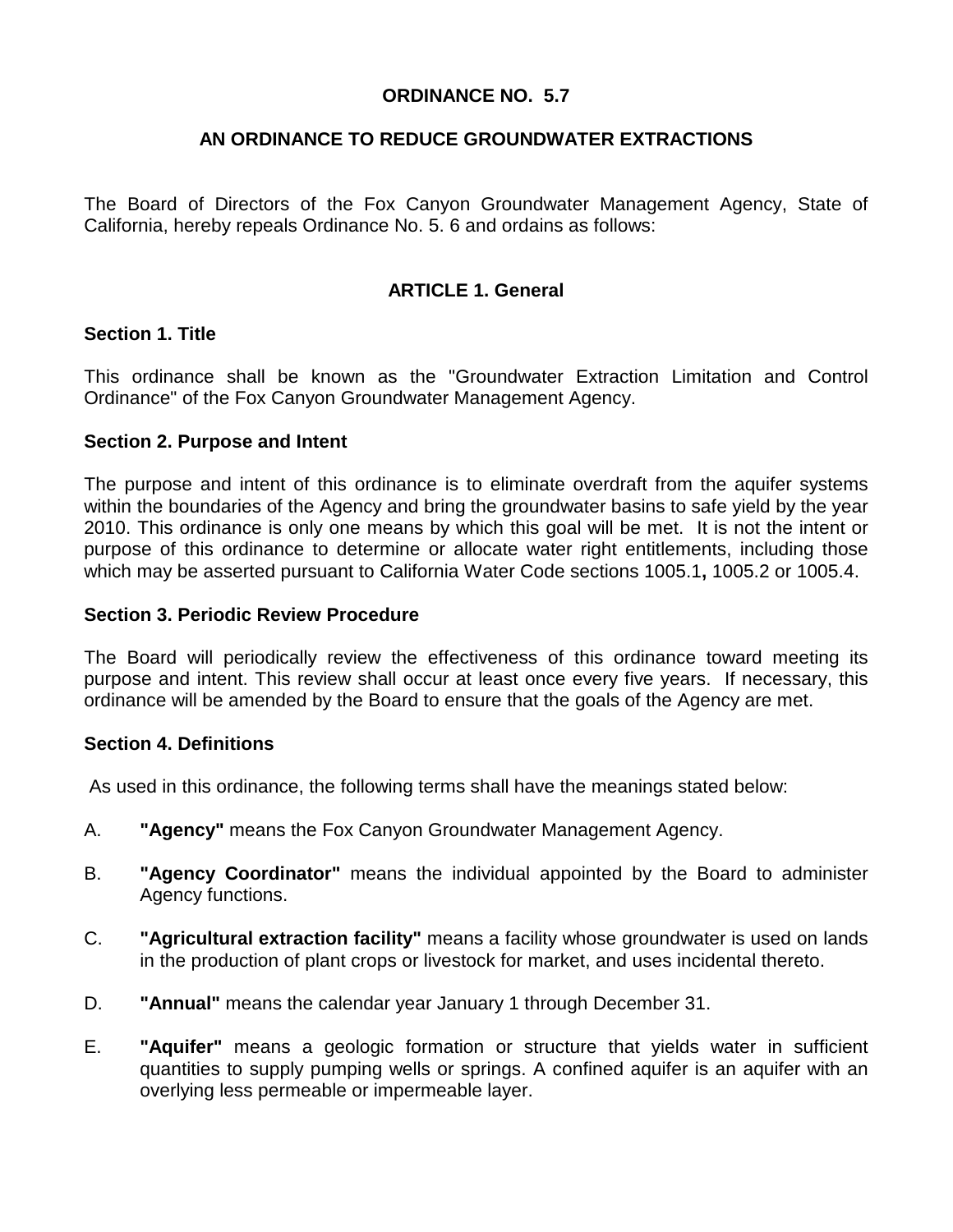- F. **"Board"** means the Board of Directors of the Fox Canyon Groundwater Management Agency.
- G. **"Developed Acreage"** means that portion of a parcel within the boundaries of the Agency that is receiving water for reasonable and beneficial agricultural, domestic or municipal and industrial (M & I) use.
- H. **"Excess extraction"** means those extractions in excess of an operator's extraction allocation or adjusted extraction allocation.
- I. **"Extraction"** means the act of obtaining groundwater by pumping or other controlled means.
- J. **"Extraction allocation"** means the amount of groundwater that may be obtained from an extraction facility for a given calendar year, before a surcharge is imposed.
- K. **"Extraction facility"** means any device or method (e.g., water well) for extraction of groundwater within a groundwater basin or aquifer.
- L. **"Foreign Water"** means water imported to Ventura County through the State Water Project facilities or other water as approved by the Board.
- M. **"Groundwater"** means water beneath the surface of the earth within the zone below the water table in which the soil is completely saturated with water.
- N. **"Groundwater basin"** means a geologically and hydrologically defined area containing one or more aquifers which store and transmit water yielding significant quantities of water to extraction facilities.
- O. **"Historical extraction"** means the average annual groundwater extraction based on the five (5) calendar years of reported extractions from 1985 through 1989 within the boundaries of the Agency. This average will be expressed in acre-feet per year. *All historical extraction allocations became effective on January 1, 1991.*
- P. **"Injection/storage facility"** means any device or method for injection/storage of water into a groundwater basin or aquifer within the boundaries of the Agency.
- Q. **"Irrigated Agricultural Land"** means lands which are designated as **Prime Agricultural Lands**, **Agricultural Lands of Statewide Importance**, or **Unique Agricultural Lands** as described by the Ventura County Agricultural Lands Conservation Program. As an additional qualification to meet this definition, all of the land must have received water for irrigation purposes at some time during the base period of 1985 - 1989.
- R. **"Municipal and Industrial (M & I) Provider"** means a municipality, waterworks district, water company, mutual water company or person which provides water for domestic, industrial, commercial, or fire protection purposes within the boundaries of the Agency.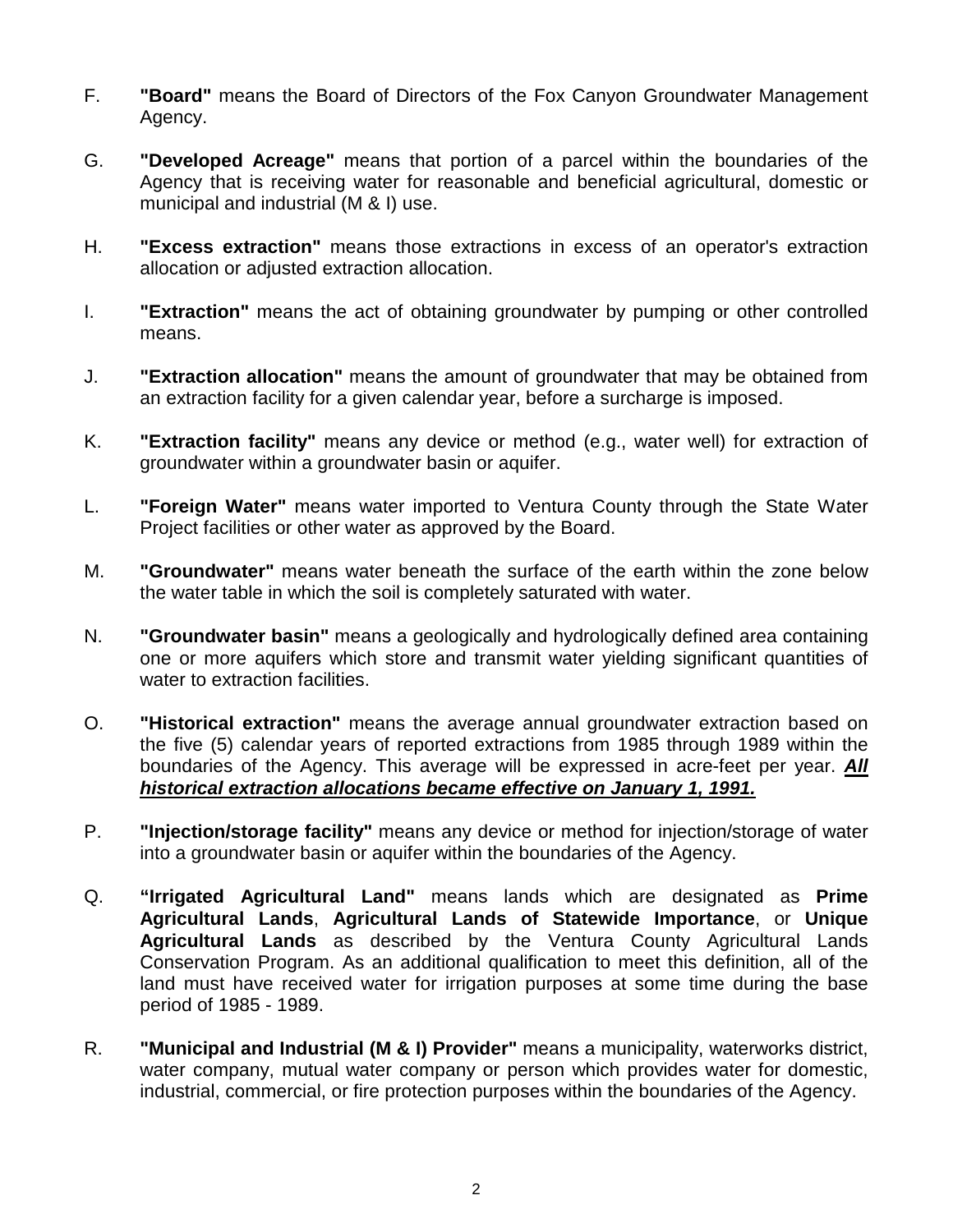- S. **"Municipal and Industrial (M & I) Operator"** An owner or operator that supplied groundwater for M & I use during the historical allocation period and did not supply water for agricultural irrigation during the historical period."
- T. **"Municipal and Industrial (M & I) user"** means a person or other entity that used or uses water for any purpose other than agricultural irrigation. **"Municipal and Industrial (M & I) use"** means any use other than agricultural irrigation.
- U. **"Operator"** means a person who either owns or operates a groundwater extraction facility with the written approval of the owner. In the event the Agency is unable to determine who operates a particular extraction facility, then "operator" shall mean the person to whom the extraction facility is assessed by the County Assessor, or, if not separately assessed, the person who owns the extraction facility or the land upon which it is located.
- V. **"Overdraft"** means the condition of a groundwater basin where the average annual amount of water extracted exceeds the average annual supply of water to a basin or aquifer.
- W. **"Person"** includes any state or local governmental agency, private corporation, firm, Partnership, individual, group of individuals, or, to the extent authorized by law, any federal agency.
- X. **"Recharge"** means natural or artificial replenishment of groundwater storage by percolation or injection of one or more sources of water at the surface.
- Y. **"Safe Yield"** means the condition of groundwater basin when the total average annual groundwater extractions are equal to or less than total average annual groundwater recharge, either naturally or artificially.

## **ARTICLE 2. Extraction Allocations**

#### **Section 1 - General**

The Agency Coordinator shall establish an operator's extraction allocation for each extraction facility located within the boundaries of the Agency. The extraction allocation shall be the historical extraction as reported to the United Water Conservation District and/or to the Agency pursuant to Agency Ordinance No. 1.3 (or its successor), or as otherwise provided for in Article 6 of this ordinance.

Not withstanding any provision in this ordinance, the annual allocation shall be an allocation based on 60 percent irrigation efficiency of the current crop or the historical allocation, whichever is less. The irrigation efficiency for the operator's crop shall be determined using the formula described in Paragraph B of Article 6. This 60 percent irrigation efficiency is totally unrelated to the 80 percent efficiency described in Article 6, Paragraph B, "Annual Efficiency Extraction Allocation".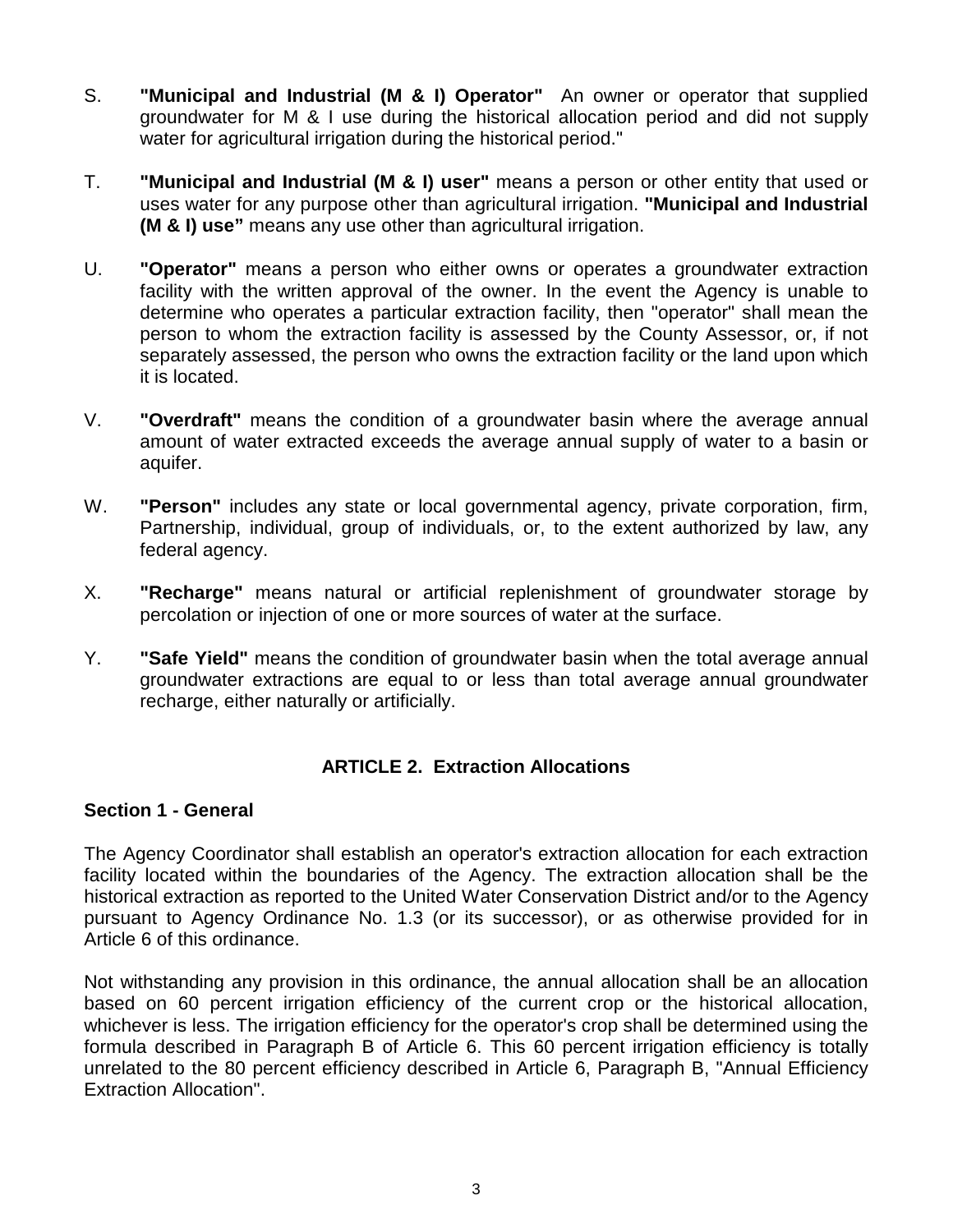Where an operator operates more than one extraction facility, the extraction allocations for the individual facilities may be combined.

# **Section 2. Necessity for Extraction Allocations**

No extraction facility may be operated or otherwise utilized so as to extract groundwater within the boundaries of the Agency without a valid extraction allocation issued by the Agency or compliance with Article 8 of this Ordinance.

## **Section 3. Compliance**

An operator shall comply with all provisions of this ordinance and all other Agency ordinances prior to receiving an extraction allocation.

#### **Section 4. Violation**

Any operator or other person who violates the provisions of this Article is subject to the criminal and civil sanctions set forth in the Agency's enabling act and its ordinances.

## **ARTICLE 3. Adjustments to Extraction Allocations**

#### **Section 1. Purpose**

Adjustments to extraction allocations may be necessary to provide some flexibility, while still maintaining the goal of reaching a safe yield condition by the year 2010. Adjustments may be accomplished by a transfer or an assignment of historical extraction allocation from one operator to another.

## **Section 2. Types of Adjustments**

- A. **Municipal and Industrial (M & I) Transfer Adjustments** When irrigated agricultural land(s) changes to M & I use, an extraction allocation shall be transferred from the agricultural extraction facility(ies) to the M & I provider in accordance with the following conditions:
	- 1. Unless the M & I provider complies with the criteria set forth in subsection 2, below, the agricultural extraction facility(ies) shall transfer to the M & I provider and the M & I provider shall receive the historical extraction allocation associated with the respective agricultural extraction facility(ies), up to a maximum of two (2) acre-feet per acre per year. Historical allocation in excess of two (2) acre-feet per acre per year shall be eliminated. Two (2) acre-feet per acre per year represents a reasonable use of water for M & I purposes. The following conditions shall apply to the transfer of allocation:
		- a. The transfer of allocation shall include the mutual consent of the owner(s) of the irrigated agricultural land(s) being transferred and the M & I provider. If the owner(s) of the agricultural extraction facility holding the historical allocation for the land being transferred is not the owner of the land being transferred, then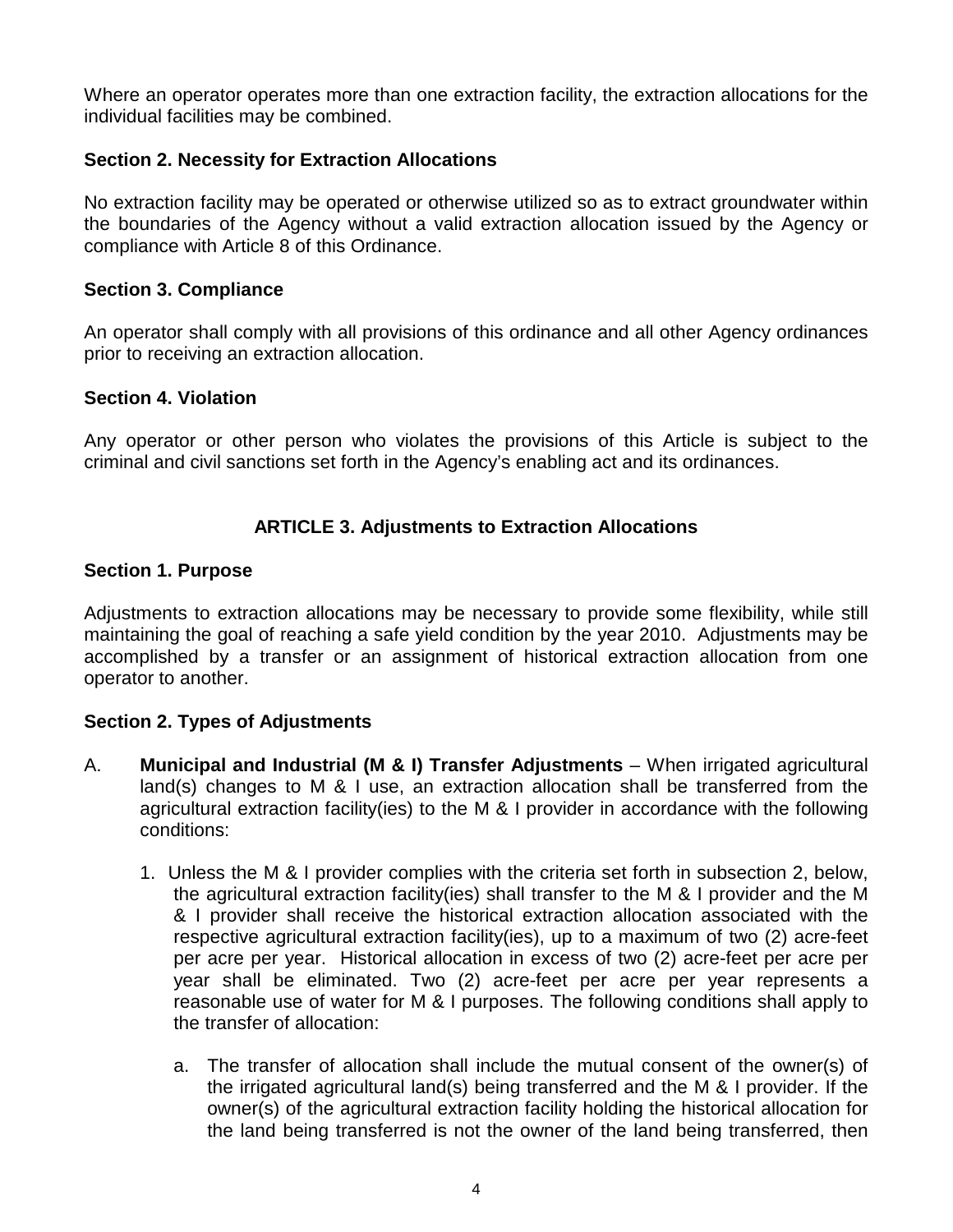the owner(s) of that extraction facility must also join the consent to transfer. The responsibility for obtaining all agreements to transfer allocation resides with the owners of the land and/or the M & I provider.

- b. The Agency Coordinator must concur that the historical allocation to be eliminated is sufficient to have served the agricultural operation under the circumstances of service.
- c. The transfer shall be effective when The M & I provider has annexed the irrigated agricultural land(s) to be transferred to M & I use and has provided written intent to provide water service to those land(s), or when the land is taken out of agricultural production.
- 2. An M & I provider shall receive two (2) acre-feet per acre per year for irrigated agricultural land(s) transferred to M & I use when all of the following conditions have been met:
	- a. The irrigated agricultural lands which are the subject of transfer are included in comprehensive water use study prepared by the M & I provider and approved by the Board after consideration in a public hearing. The study shall show the sphere of influence of the M & I provider and must demonstrate that the cumulative allocation transferred to M & I use includes an allocation of two acre feet per acre per year for all agricultural lands reported within the study boundaries and results in a net water savings to the GMA when compared to the historical extraction allocation assigned to wells that provide groundwater to all the agricultural lands reported in the study area. To the extent practical, the study shall rely on the historical water use data available from the GMA and shall include: 1) a clear designation for the study boundaries and the lands included in the analysis; and 2) identification of any data or assumptions relied upon which are not a part of the GMA data base.
	- b. The transfer of allocation shall include the mutual consent of the owner(s) of the irrigated agricultural land(s) being transferred and the M & I provider. If the owner(s) of the agricultural extraction facility holding the historical allocation for the land being transferred is not the owner of the land being transferred, then the owner(s) of that extraction facility must also join the consent to transfer. The responsibility for obtaining all agreements to transfer allocation resides with the owners of the land and/or the M & I provider.
	- c. The Agency Coordinator must concur that the historical allocation to be eliminated is sufficient to have served the agricultural operation under the circumstances of service.
	- d. The transfer shall be effective when The M & I provider has annexed the irrigated agricultural land(s) to be transferred to M & I use and has provided written intent to provide water service to those land(s), or when the land is taken out of agricultural production.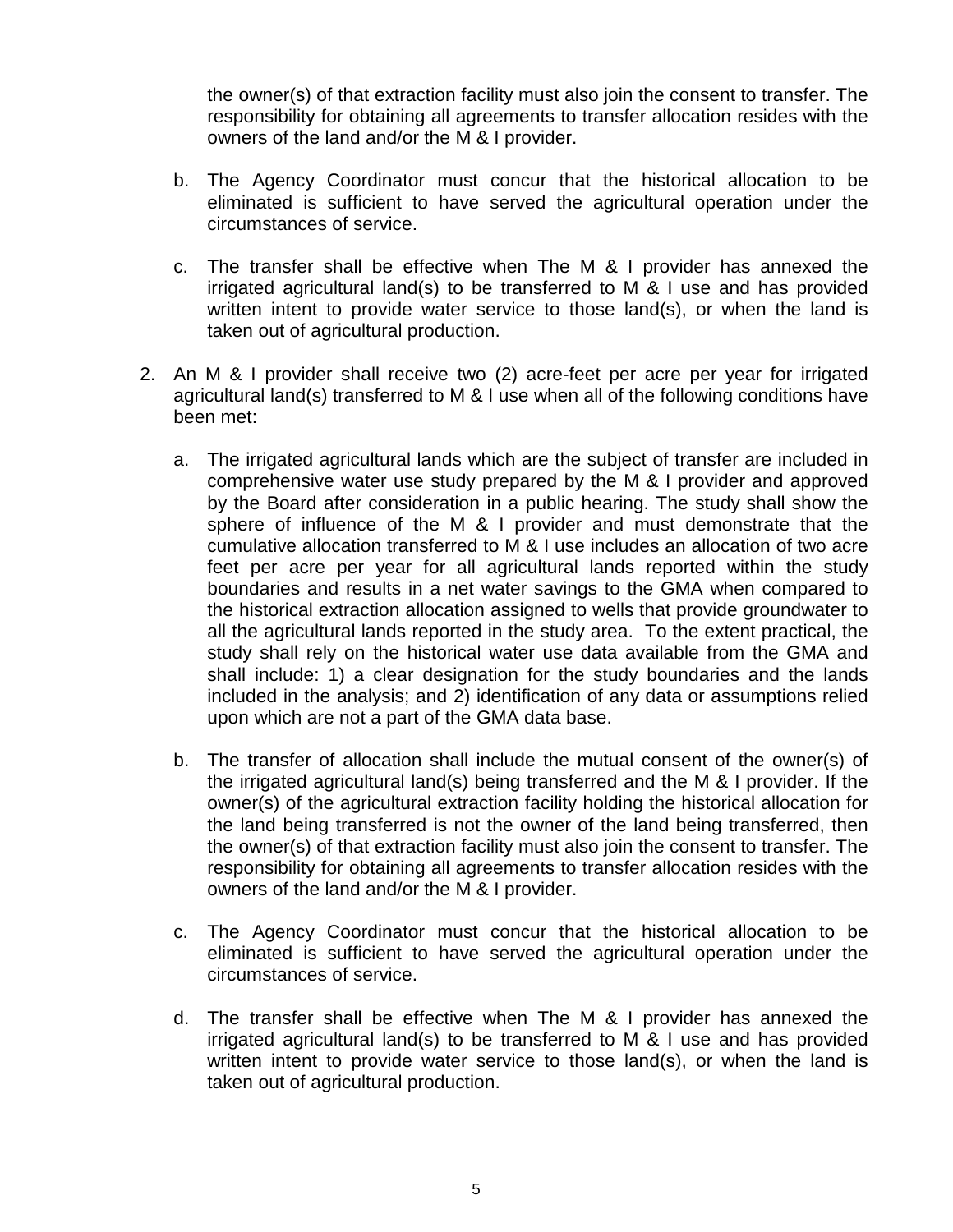- B. **Assigned Extraction Allocation Adjustments** Except as provided by other assignment and, or adjustment procedures, an Operator A may assign an extraction allocation to Operator B as long as Operator B provides water to Operator A equal in amount to the full assigned extraction allocation. In order to prevent the creation of a secondary market in extraction allocations, upon the change of ownership of either property, the assigned extraction allocations revert to Operator A**.** The assigned extraction allocations may subsequently be re-assigned by the new owner.
- C. **Adjustments to M & I Allocations** The Board may adjust the historical allocation of an M & I operator when that operator has supplied groundwater to a M & I user during the historical allocation period and discontinues service to the M & I user for any reason. This adjustment may be made by transferring the supplied portion of the historical allocation from the M & I operator to the M & I user. This adjustment will avoid increased pumping due to windfall allocations that could otherwise result when the M & I operator discontinues service. To avoid retroactive inequities, where an M & I operator has discontinued service to an M & I user prior to September 1, 1994, the amount of the supplied portion of the historical allocation will be allocated to both the M & I operator and the M & I user.
- D. **Transfer of Allocation** Upon request, the Board may transfer allocation provided there is a net benefit to the aquifers within the GMA. The transfer of allocation will be of indefinite duration, approved on a "case-by-case" basis, and the GMA Coordinator shall determine the rate of extraction and the point or points of extraction. Requests for the transfer of allocations shall be submitted jointly by the parties involved and shall include the specific details of their proposal. To ensure that there is a net benefit to the aquifer systems, transfers of allocation shall be subject to other conditions as approved by the Board.
- E. Historical allocation is subject to adjustment as provided in Article 4 below**.**

# **Section 3. Procedures for Adjustments**

Procedures for adjusting extraction allocations will be accomplished using the following procedure:

- a. It shall be necessary for the operator of the extraction facility to file a verified Application for Adjustment with the Agency Coordinator.
- b. Adjustments of extraction allocations, pursuant to the Applications for Adjustment, shall be considered for approval by the Board after reviewing the findings and recommendations of the Agency Coordinator and, if approved, shall be effective for the remainder of the calendar year and for all subsequent calendar years until modified by a subsequent Board approved adjustment.

# **ARTICLE 4. Reduction of Extraction Allocations**

Unless otherwise exempted, historical extraction allocations, adjusted or otherwise, shall be reduced in order to eliminate overdraft from the aquifer systems within the boundaries of the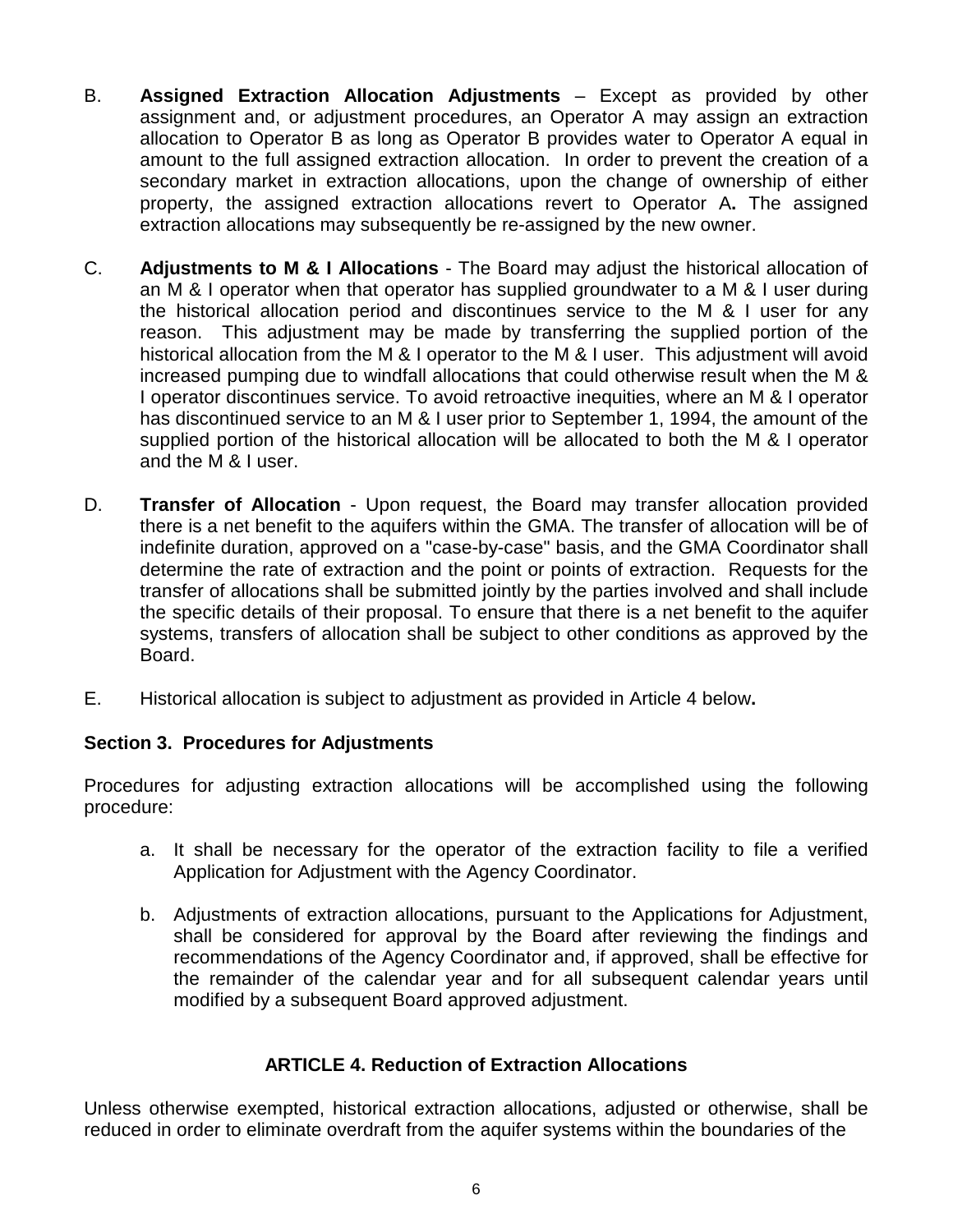Agency for agricultural and M & I uses. The reductions shall be as set forth below:

- 1992 1994 extraction allocation = 95% of historical extraction, as adjusted.
- 1995 1999 extraction allocation = 90% of historical extraction, as adjusted.
- 2000 2004 extraction allocation = 85% of historical extraction, as adjusted.
- 2005 2009 extraction allocation = 80% of historical extraction, as adjusted.
- After  $2009$  extraction allocation = 75% of historical extraction, as adjusted.

# **ARTICLE 5. Exemptions from Reductions**

Certain types of extraction allocations are exempt from the reductions set forth in Article 4. They are set forth below:

- A. **Baseline Extraction Allocations** as set forth in Article 6.
- B. **Annual Efficiency Extraction Allocations** as set forth in Article 6.
- C. **Non-metered Extraction Facilities.** Reductions in extraction allocations shall not apply to those extraction facilities as identified in Ordinance 3.1 (or its successor) that do not require meters. Neither retroactive adjustments nor refunds will be made, except that any outstanding surcharges for non-metered extractions that have not been paid on the effective date of this ordinance will be waived.

## **ARTICLE 6. Alternative Extraction Allocations**

As an alternative to historical extractions, the Agency Coordinator may establish a Baseline, or Annual Efficiency extraction allocation for an operator, as follows:

A. **Baseline Extraction Allocations** - If no historical extraction exists, an operator may request that a Baseline extraction allocation be established by the Agency Coordinator at one (1) acre-foot per acre per year for developed acreage that relies solely on groundwater. A Baseline extraction allocation may also be established by the Agency Coordinator at one (1) acre-foot per acre per year for lands which are developed after the effective date of this ordinance, regardless of the source of water.

To obtain a Baseline extraction allocation, an operator must submit a detailed report to the Agency Coordinator. The report shall describe historical extractions, if any, groundwater use during the period between the end of calendar year 1984 and the end of calendar year 1989, future water requirements, type and amount of water use, crop type and acreage involved. The report shall include copies of Assessor's maps identifying the parcels where groundwater is presently being used. For the purpose of this ordinance, one (1) acre-foot per acre per year represents a reasonable use of water for a Baseline extraction allocation.

B. **Annual Efficiency Extraction Allocation** - If an operator can demonstrate to the Agency Coordinator that water used for agriculturally developed land is at least 80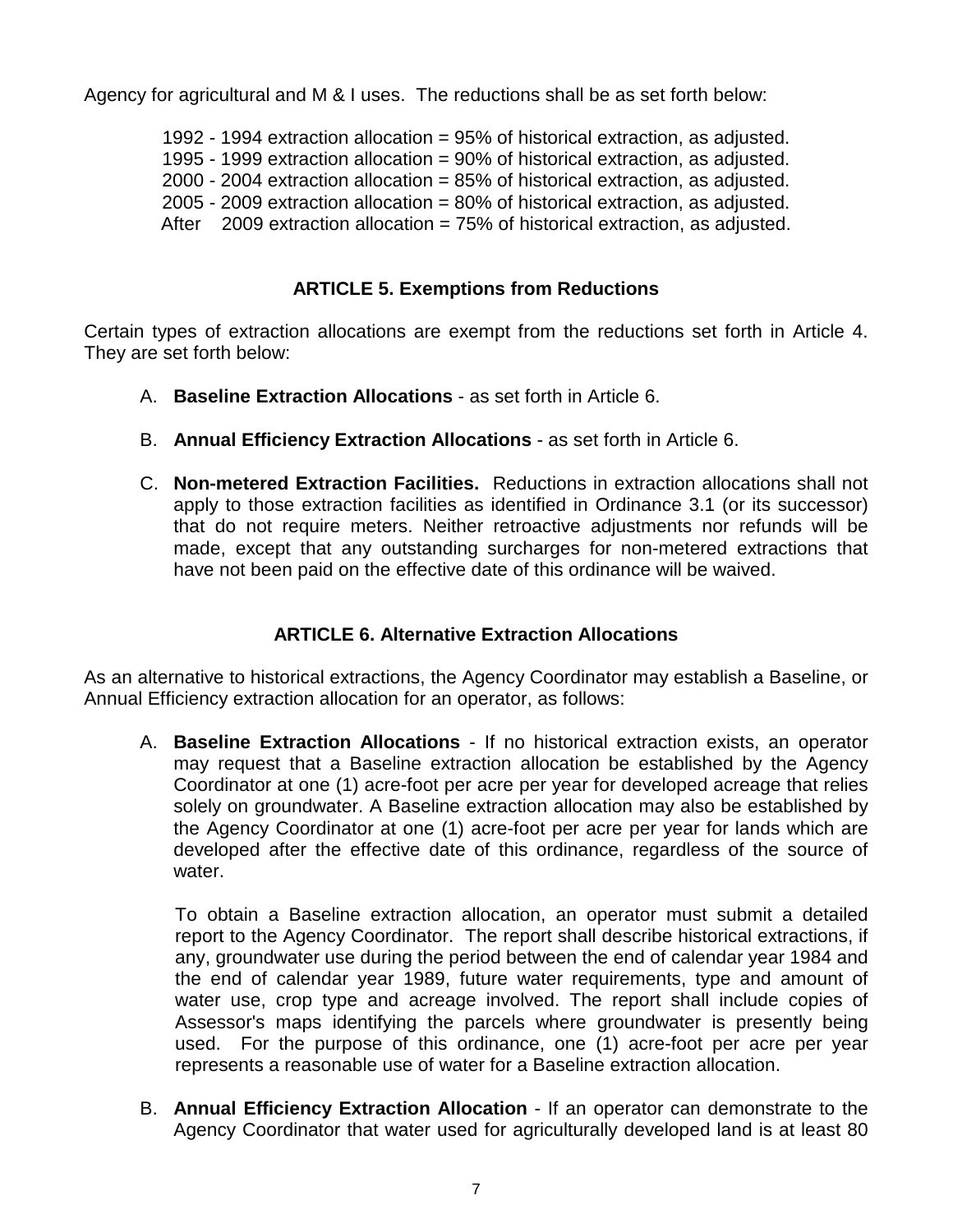percent overall irrigation efficient, based on evapotranspiration requirements, an Annual Efficiency extraction allocation shall be established for one calendar year. An 80 percent overall irrigation efficiency has been determined by the Agency to be reasonable on agricultural lands within the Agency's boundaries.

To prove that irrigation efficiency is at least 80 percent, the operator must submit a detailed report covering a minimum period of the immediately preceding calendar year. This report shall be submitted to the Agency Coordinator no later than March 31st of the following year unless otherwise extended by the Board of Directors. The report shall include a complete crop and irrigation history for the extraction facility and acreage involved. The report shall include the reference evapotranspiration (ETo) rates and crop factors (Kc) for the calendar year period similar to that provided by the California Irrigation Management Information System (CIMIS) as developed and modified by the California Department of Water Resources. The report shall include a summary sheet that compares the water use to the evapotranspiration requirements for each crop and the corresponding acreage covered in the calendar year. The Board may extend the time to apply for an efficiency allocation for any year.

The irrigation efficiency will include an appropriate amount of water necessary to avoid salt build-up based on the quality of irrigation water used.

# **Irrigation Efficiency (I.E.) will be calculated using the following formula**:

I.E. = [ETo x Kc ] - E.R. x 100 Actual Water Applied (inches)

Where:

ETo is the reference evapotranspiration measured in inches using turf grass as a standard.

Kc is a crop factor which is a dimensionless number that relates water use by a given plant in comparison to turf grass.

E.R. is the effective rainfall measured in inches as determined by the Agency Coordinator.

C. **Exceptions** - The Board may grant exceptions to sub-paragraphs A and B of Article 6 on a case-by-case basis. However, individual exceptions shall not become the norm. Where agricultural efficiency cannot be measured as set forth in Paragraph B of Article 6, then the most efficient practices of record for the type of agricultural use shall be the measurement of efficiency utilized by the Board in its deliberations.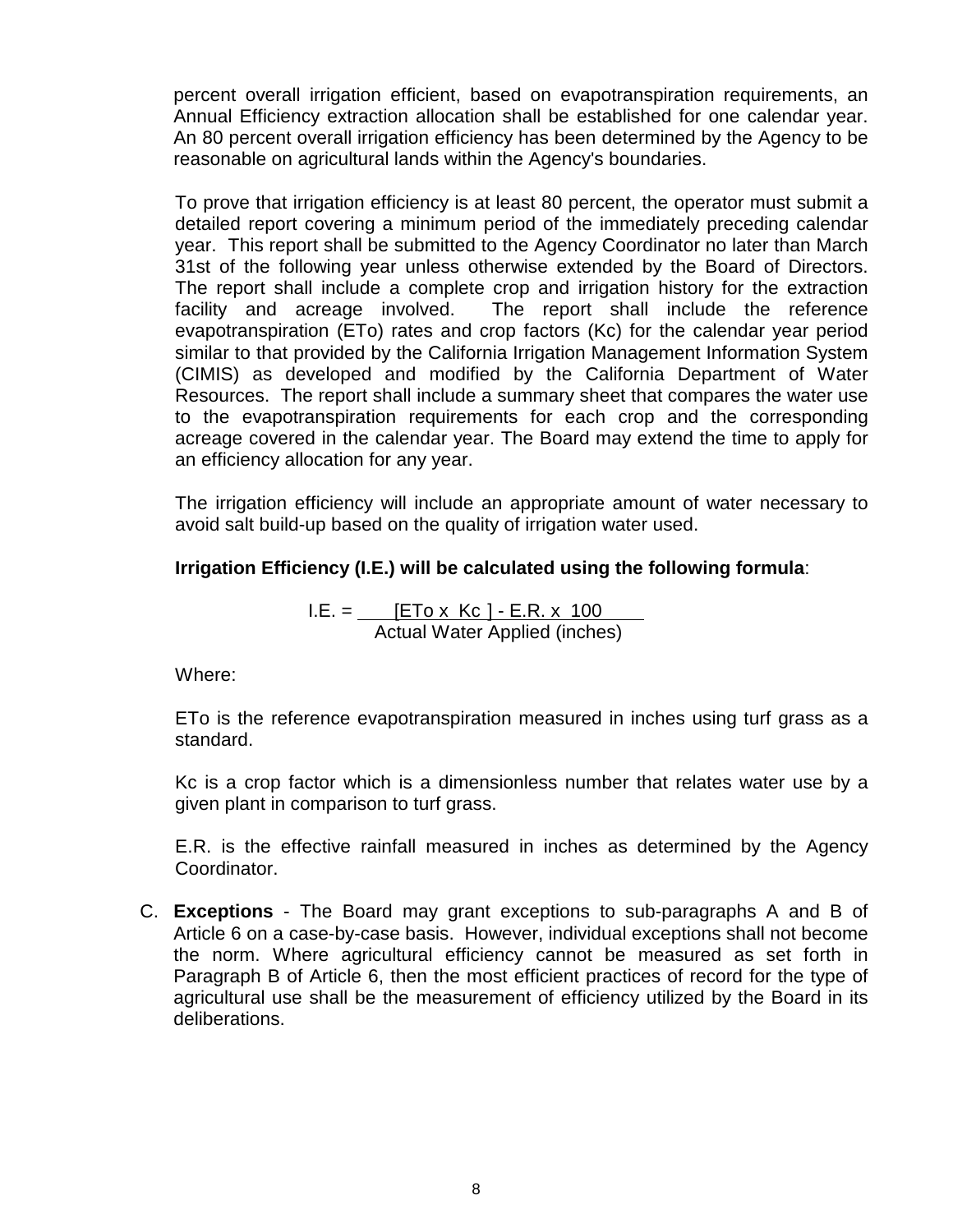# **ARTICLE 7. Credits**

Credits can be obtained by operators, but are not considered as extraction allocations or adjustments to extraction allocations. Credits are not subject to any reductions as set forth in Article 4. However, at the operator's option, credits can be saved or used to avoid paying extraction surcharges. Credits shall be accounted for through the normal reporting and accounting procedure and are carried forward from year to year. Credits can be transferred, but only between commonly operated extraction facilities with the approval of the GMA Coordinator. Upon request, the Board may transfer credits provided there is a net benefit to the aquifers within the GMA. The transfer of credits will be of indefinite duration, approved on a "case-by-case" basis, and the GMA Coordinator shall determine the rate of extraction and the point or points of extraction. Requests for the transfer of Credits shall be submitted jointly by the parties involved and shall include the specific details of their proposal. To ensure that there is a benefit to the aquifer systems, transfers of credits shall be subject to other conditions as approved by the Board. The types of credits are:

- A. **Conservation credits** An operator can obtain conservation credits by extracting less groundwater than the historical extraction allocation. No conservation credits will be given to an operator with an Annual Efficiency, Baseline, or for an extraction facility that is not required to have a meter. Credits shall be determined by the Agency Coordinator after submission of annual extraction data. Subsequent to determining the amount of credits earned, a confirmation shall be mailed to the pumper showing the current allocation, the groundwater extracted during the previous calendar year, and the credits or surcharges for the previous year. This confirmation must be signed by the owner/operator and returned to the GMA with any surcharge payment within thirty days (30) of the date the confirmation was mailed to the owner/operator by the GMA. Proof of the date of return will be by the postmark of the returned confirmation. If the confirmation is not returned within 30 calendar days, the credits earned for the previous year will no longer be available, or interest shall begin to accrue on surcharges due.
- B. **Storage credits** An operator can obtain storage credits for foreign water injected or spread and percolated in a Board approved injection/storage facility.

The Agency Coordinator will determine the amount of storage credits based upon documentation of expected losses provided by the operator seeking the storage credit.

A written application for approval of an injection/storage facility shall include:

- 1. Operator of proposed project.
- 2. Purpose of proposed project.
- 3. Location, depth, casing diameter, perforated interval and other information regarding proposed injection/extraction facilities, if applicable;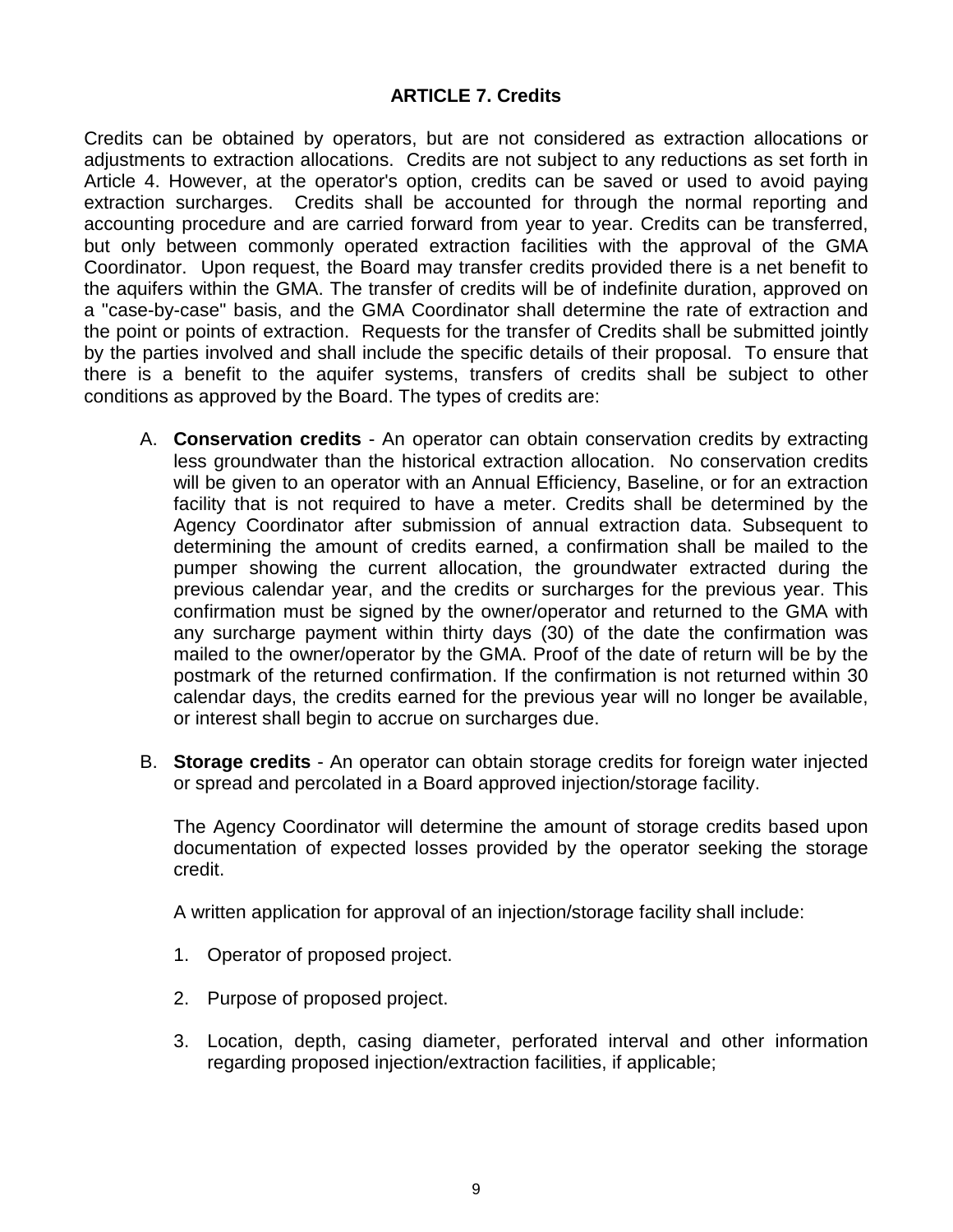- 4. Method of operation including source, quantity and quality of water, planned scheduling of injection/extraction or percolation operations and proposed use of extracted water;
- 5. Any other information deemed necessary by the Agency Coordinator.

Following Board approval of the application, successful injection of water and reporting of results, an operator will obtain credit as determined by the Agency Coordinator.

# **ARTICLE 8. Extraction Surcharges and Late Penalty**

# **Section 1**. **Extraction Surcharges**

Extraction surcharges are necessary to achieve safe yield from the groundwater basins within the Agency and shall be assessed annually when annual extractions exceed the historical and/or baseline allocation for a given extraction facility or the combined sum of historical allocation and baseline allocation for combined facilities. The extraction surcharge shall be fixed by the Board and shall be based upon: 1) the cost to import potable water from the Metropolitan Water District of Southern California, or other equivalent water sources that can or do provide non-native water within the Agency jurisdiction, and 2) the current groundwater conditions within the Agency jurisdiction. The Board shall fix the surcharge by resolution at a cost sufficiently high to discourage extraction of groundwater in excess of the approved allocation when that extraction will adversely affect achieving safe yield of any basin within the Agency and may adjust the surcharge by resolution; provided however, that the then existing extraction surcharge shall remain in effect until adjusted by the Board.

In circumstances where an individual or entity extracts groundwater from a facility(s) having no valid extraction allocation, the extraction surcharge shall be applied to the entire quantity of water extracted. Imposition and acceptance of payment of the surcharge imposed on an individual or entity who extracts water from a facility(s) that holds no extraction allocation shall not be deemed a waiver of the Agency's authority to limit or enjoin the unauthorized extractions.

Facilities relying on the annual, efficiency, allocation shall also be subject to surcharge for inefficient use. The extraction allocation for efficiency is the amount of water used at 80% efficiency as defined in Article 6 of this ordinance. Extraction surcharges will be applied to the difference between the water extracted which correlates with the actual efficiency achieved and the water that would have been extracted to attain the 80% efficiency allocation. For example, an actual efficiency of 70% would be subject to surcharges on the difference between the amount of water used at 70% efficiency and the amount of water that would have been used at 80% efficiency. If an efficiency of less than 60% is achieved, no efficiency allocation will be available, and the operator shall revert to a historical, baseline or to no allocation whichever applies to that facility. Extraction surcharges would then apply to the difference between actual water used and the applicable allocation, if any. For example, a facility operating at an actual efficiency of 59%) with no historical or baseline allocation, would be subject to surcharges on all water used.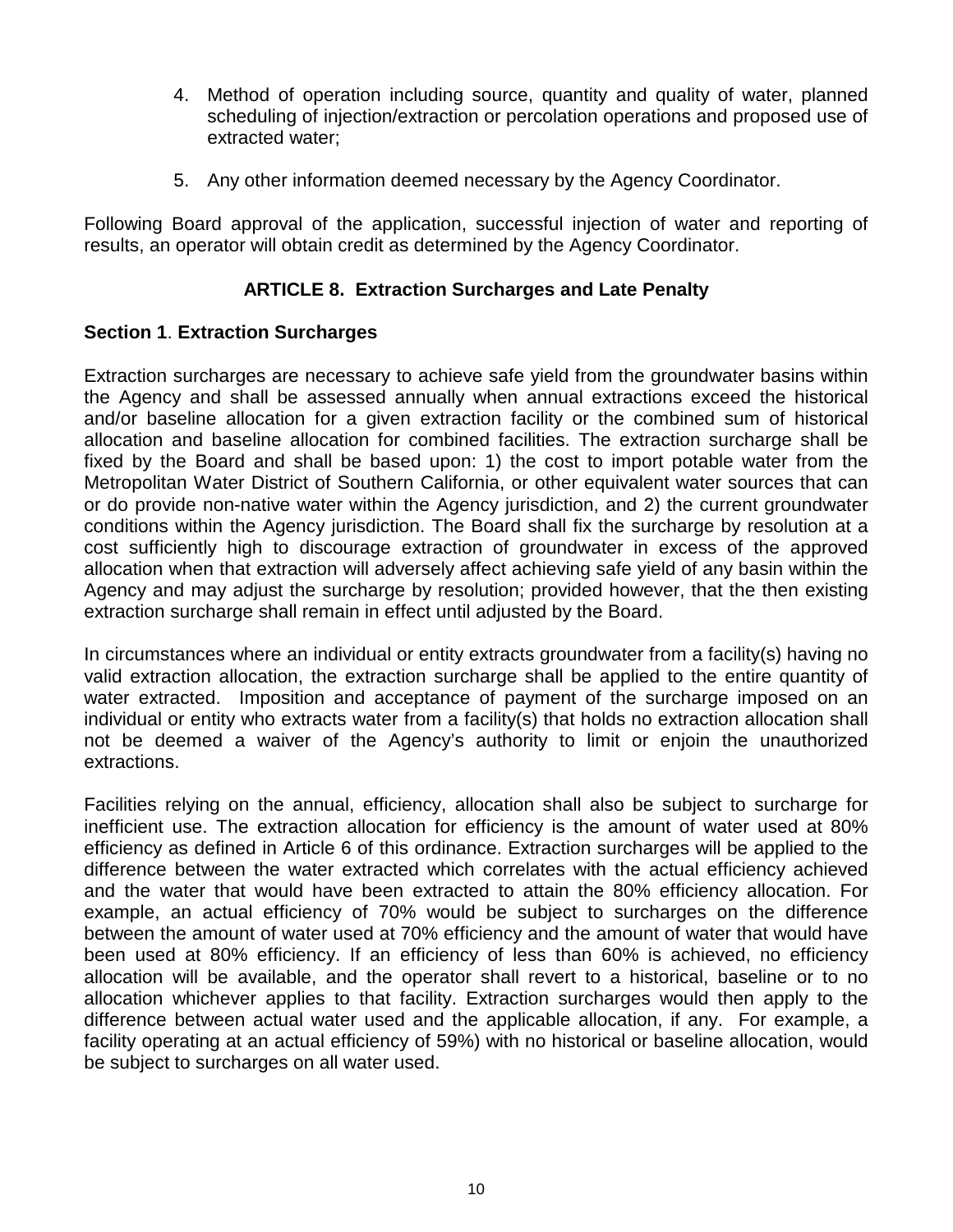# **Section 2. Payment of Extraction Surcharges**

Payment of any extraction surcharges shall be assessed annually and shall become due and payable by the owner/operator within 30 days of date the confirmation of credits form was postmarked. Payments shall normally be made with credits, if available. Credits may be retained if a special arrangement is made to pay with cash. The Board may extend the 30-day time allowed to pay surcharges for a period of up to twelve months when circumstances exist that in the opinion of the Board warrant such extension. The Board may also approve the payment of surcharges in installments of up to 24 months with terms suitable to the Board.

The Agency Coordinator may waive surcharges when a situation requires immediate action to repair a well when the repair of the well requires pumping for dewatering purposes.

Surcharges that are less than \$50.00 will be deferred until the total accumulated surcharge owed reaches \$50.00. No interest will be charged until the account has accumulated to the \$50.00 minimum. When the \$50.00 minimum has been reached, the surcharge will be billed and interest will start to accrue when the bill is due and payable.

#### **Section 3. Late Penalty**

The operator shall pay a late penalty for any extraction surcharge not satisfied by the due and payable date. The late penalty shall be 1 1/2 percent per month, or any portion thereof, of the amount of the unsatisfied extraction surcharge.

### **Section 4. Collection of Delinquent Extraction Surcharges and Late Penalties**

The Board may order that any given extraction surcharge and/or late penalty shall be a personal obligation of the operator or shall be an assessment against the property on which the extraction facility is located. Such assessment constitutes a lien upon the property, which lien attaches upon recordation in the office of the County Recorder. The assessment may be collected at the same time and in the same manner as ordinary ad valorem taxes are collected, and shall be subject to the same penalties and the same procedure and sale, in case of delinquency as provided for such taxes. All laws applicable to the levy, collection and enforcement of ad valorem taxes shall be applicable to such assessment, except that if any real property to which such lien would attach has been transferred or conveyed to a bona fide purchaser for value, or if a lien of a bona fide encumbrance for value has been created and attaches thereon, prior to the date on which the first installment of such taxes would become delinquent, then the lien which would otherwise be imposed by this section shall not attach to such real property and an assessment relating to such property shall be transferred to the unsecured roll for collection.

## **Section 5. Use of Extraction Surcharges and Late Penalties**

Revenues generated from extraction surcharges and late penalties shall be used exclusively for authorized Agency purposes, including financial assistance to support Board approved water supply, conservation, monitoring programs and water reclamation projects that demonstrate significant reductions in overdraft.